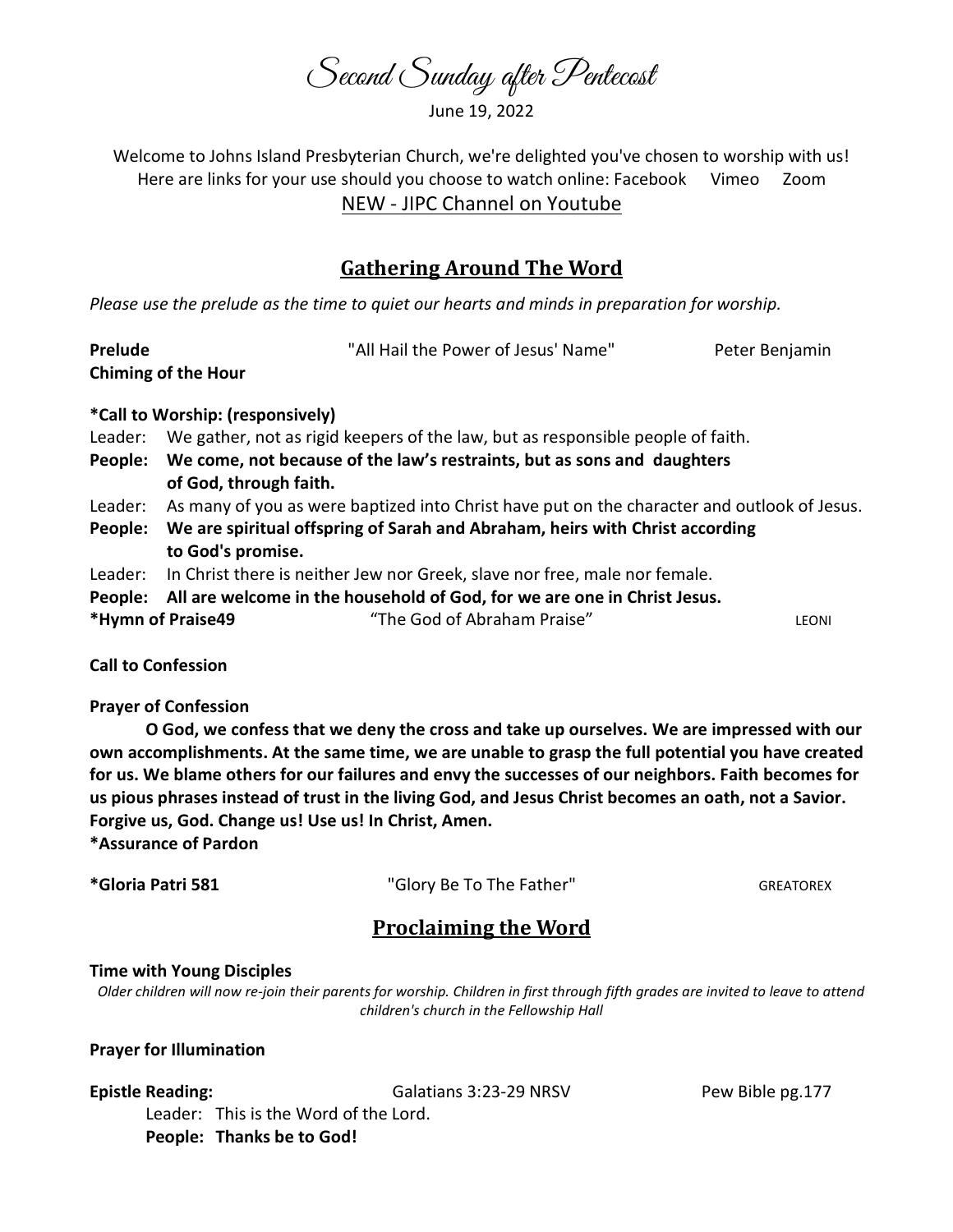Anthem Them The Choir Choir Choir Choir Choir Choir Choir Choir

| <b>Sermon</b> | "What the World Needs Now"  | Dr. Jeri Parris Perkins |
|---------------|-----------------------------|-------------------------|
| *Hymn 754     | "Help Us Accept Each Other" | <b>BARONITA</b>         |

## Responding to The Word

| <b>Affirmation of Faith (unison)</b>                               |                     | A Brief Statement of Faith                                   |  |  |  |
|--------------------------------------------------------------------|---------------------|--------------------------------------------------------------|--|--|--|
| The Spirit enables people of all races, classes, and nations       |                     |                                                              |  |  |  |
| to accept the good news of what God had done in Christ,            |                     |                                                              |  |  |  |
| repent of their sins,                                              |                     |                                                              |  |  |  |
| and enter the community of faith.                                  |                     |                                                              |  |  |  |
| We testify that today this same Holy Spirit                        |                     |                                                              |  |  |  |
| makes us able to respond in faith to the gospel                    |                     |                                                              |  |  |  |
| and leads us into the Christian community.                         |                     |                                                              |  |  |  |
| The Spirit makes us aware of our sinfulness and need,              |                     |                                                              |  |  |  |
| moves us to abandon our old way of life,                           |                     |                                                              |  |  |  |
| persuades us to trust in Christ and adopt his way.                 |                     |                                                              |  |  |  |
| In all these things we are responsible for our decisions.          |                     |                                                              |  |  |  |
| But after we have trusted and repented                             |                     |                                                              |  |  |  |
| we recognize that the Spirit enabled us to hear and act.           |                     |                                                              |  |  |  |
| It is not our faith but God's grace in Jesus Christ                |                     |                                                              |  |  |  |
| that justifies us and reconciles us to God.                        |                     |                                                              |  |  |  |
| Yet it is only by faith that we accept God's grace and live by it. |                     |                                                              |  |  |  |
| <b>Installation of New Elders</b>                                  |                     | Cheryl Boswell – Class of 2022 Tom Stallings - Class of 2024 |  |  |  |
| <b>Minute for Mission</b>                                          | <b>CHIP Mission</b> | Hunter Bradley                                               |  |  |  |

## Celebrations and Concerns

Please sign and pass The Friendship Pad

## Prayers of the People and the Lord's Prayer

Leader: May the peace of our Lord Jesus Christ be with you;

People: and also with you.

Leader: Let us pray…

 Our Father who art in heaven, Hallowed be thy name. Thy kingdom come, Thy will be done on earth, as it is in heaven. Give us this day our daily bread. And forgive us our debts, as we forgive our debtors. And lead us not into temptation, but deliver us from evil. For thine is the kingdom, and the power, and the glory, forever. Amen.

| <b>Offertory Sentences</b> |                                           |                    |
|----------------------------|-------------------------------------------|--------------------|
| <b>Offertory</b>           | "God's Leadership"                        | Alvin C. Whitworth |
| *Doxology: 606             | "Praise God from Whom All Blessings Flow" |                    |

## \*Prayer of Dedication: (unison)

We come to this time of worship with exceeding joy grateful that you are with us in all times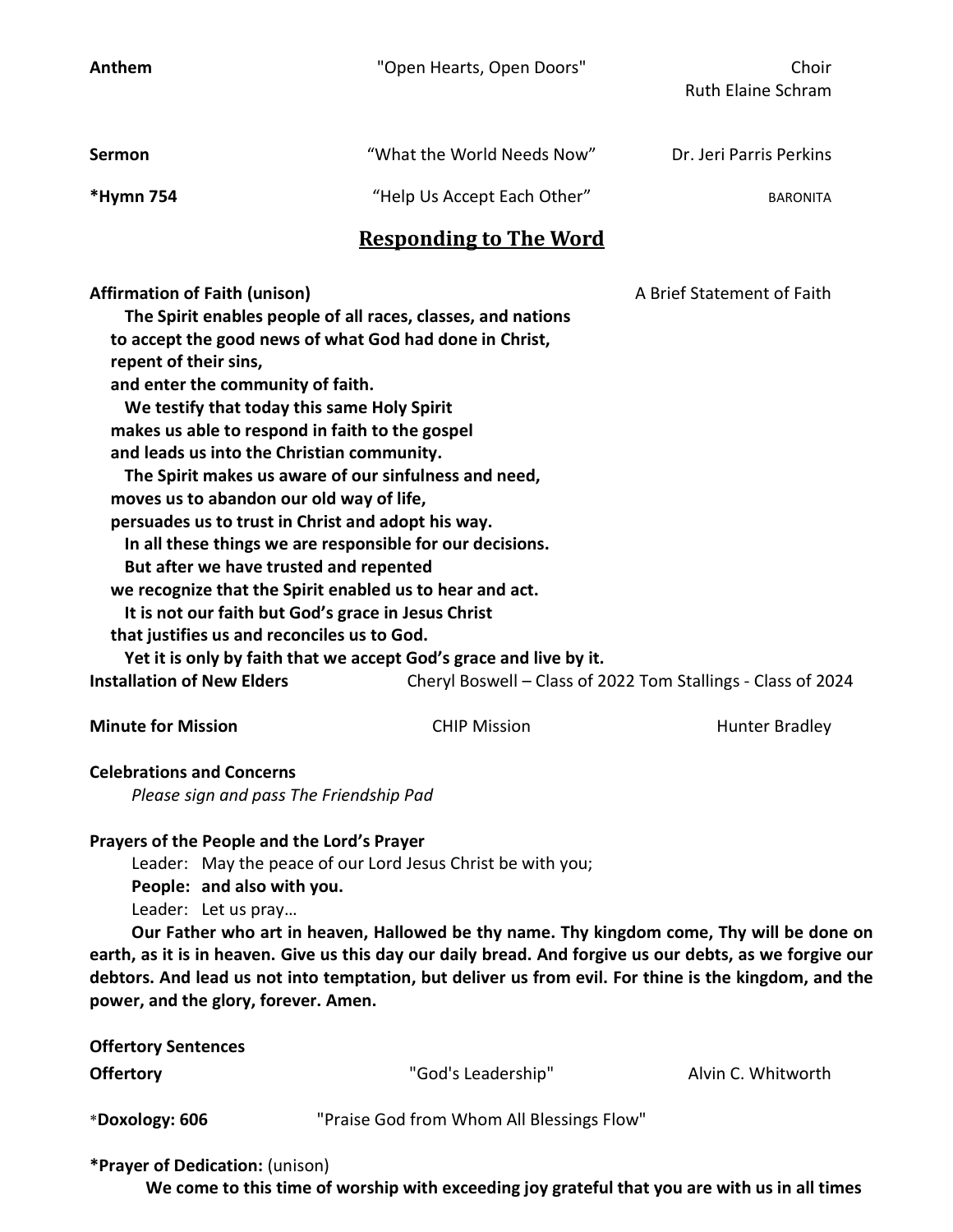and places, dear God. With our offerings, we want to lend our presence and support to others to facing trying days and difficult decisions. Use our gifts to that end, we pray, and equip us to be instruments of your truth and your love, in Jesus' name. Amen.

\*Hymn 761 Called as Partners in Christ's Service BEECHER

# Bearing and Following The Word Into the World

\*Charge and Benediction

\*Choral Response "Three Fold Amen" DANISH AMEN Please remain in your pew box until the conclusion of the Choral Response

\*Postlude "Blessing and Honor" Carl Simone

Continuing Prayer Concerns: Linda Baxley, Jean Belue, Ruth Eadie, Margarette Fletcher, George Frye, Kathy Frye, Doris Lifton, Leigh Miller, Eileen Van Horn, Ginny Weckel

Missionaries: The Rev. Mark Adams and Meriam Maldonado-Mexico, Lynn & Sharon Kandel-Sudan, South Sudan, Ethiopia, Steve Semler-Costa Rica

Armed Forces: CPT Holly Demmert (Gerry Brokaw & Kay Hudson), 1st Lt. August Kirchner (Ken and Gail Kavanaugh); Lt. Gen. Charles L. Moore, Jr. (Mellen Moore), SSG Thomas Ritchie (Nancy Anne Ritchie), Col. Tara White (Scotty & Betty White) 2nd Lt. Riley Reed Carrigan (Sam & Joan Reed)

Healthcare and First Responders: Jason Brandon, Stephen Erickson, Rick Foster, Roger Hart, Amy Johnson, Daniel Wilkie

If you know of someone who should be included, please let Dr. Jeri know or email the church office, mhamilton@jipc.org.

Announcements

Our Worship Leader today is Keith Gill.

Worship Bags for Children All children are encouraged to pick up a Worship Bag from the basket at the back of the Sanctuary before the start of each service. These bags contain resources that will help children worship and praise God. Bags should be returned to the basket after worship.

The flowers are placed in the Sanctuary today to the Glory of God in memory of The Charleston 9 and all First Responders.

All Hands On Deck Please see the JIPC Post to find the link to complete our Gifts Inventory Survey. The church needs everyone's skills and time to complete its missions and ministries. Do you love to bake? draw? good with numbers? gardening? Tell us your talents and help us plug you into God's work!

Children/Youth Information Reminder: Children and Youth from ages 3 and older, PLEASE join us this Sunday for Sunday School. We have a class for YOU!

Class Offerings: Godly Play, ages 3 year old – Kindergarten in the back Sunday School room in Fellowship Hall; Grades 1 – 5 in the front Sunday School room in Fellowship Hall; Middle School and High School in the front side of Fellowship Hall. We extend a warm welcome to all children and youth to join us! **Our nursery is open** for children ages 3 and under, located in the Fellowship Hall. Please see an Usher